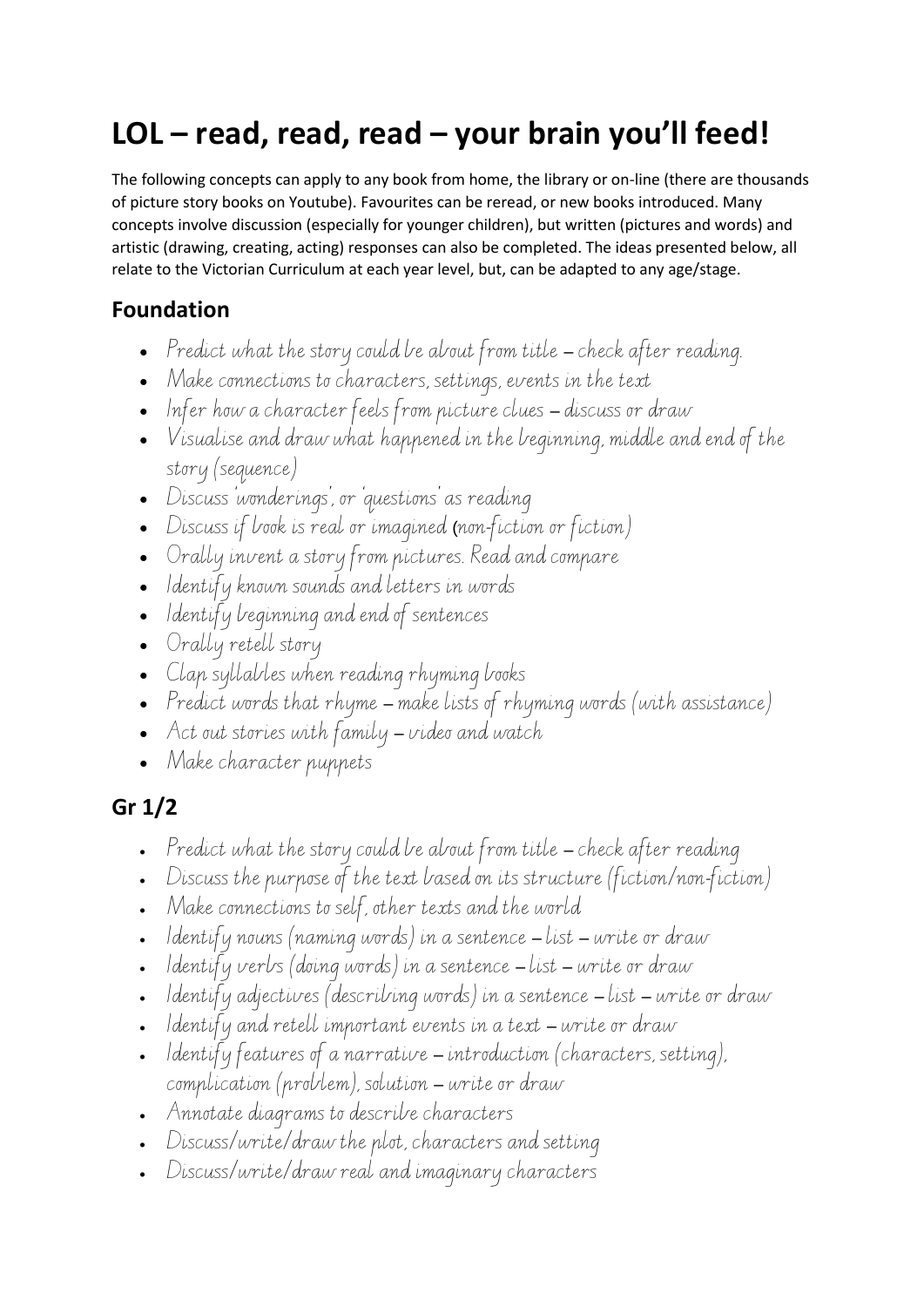- Compare character traits Venn Diagram
- Identify and create simple rhymes
- Create alliteration in regard to characters or events
- Identify different forms of punctuation and discuss purpose
- Infer what author's purpose could be
- Discuss or record questions, or wonderings, as reading
- Retell a text by acting with family video and watch
- Rewrite text with a different ending

## **Gr 3/4**

- Make predictions from blurb, and at significant times throughout text record and check at later time
- Discuss/write/draw connections to self, text, world
- Identify text purpose (inform, entertain, instruct, teach moral, etc)
- Make deep connections to text using prior knowledge
- Discuss/write/draw about issues and problems in a text
- Draw/create setting and use a range of adjectives to describe
- Identify the connection between the setting and the mood of a narrative
- Infer how a character feels
- Write/draw main ideas and events in a text
- Identify verbs (doing words) reuse
- Record questions or wonderings as reading
- Research to find answers to factual questions
- Recognise differences/similarities between characters (compare/contrast)
- Create visualisations from description draw what you imagine
- List new/interesting words and phrases (find meanings/synonyms for new words in dictionaries)

## **Gr 5/6**

- Make predictions from blurb, and at significant times throughout novel record and check at later time
- Record connections to self, text, world
- Record inferences from 'clues' check at a later time
- Record questions or wonderings check at a later time
- Create visualisations from description draw what you imagine
- List new/interesting words and phrases (find meanings/synonyms for new words in dictionaries)